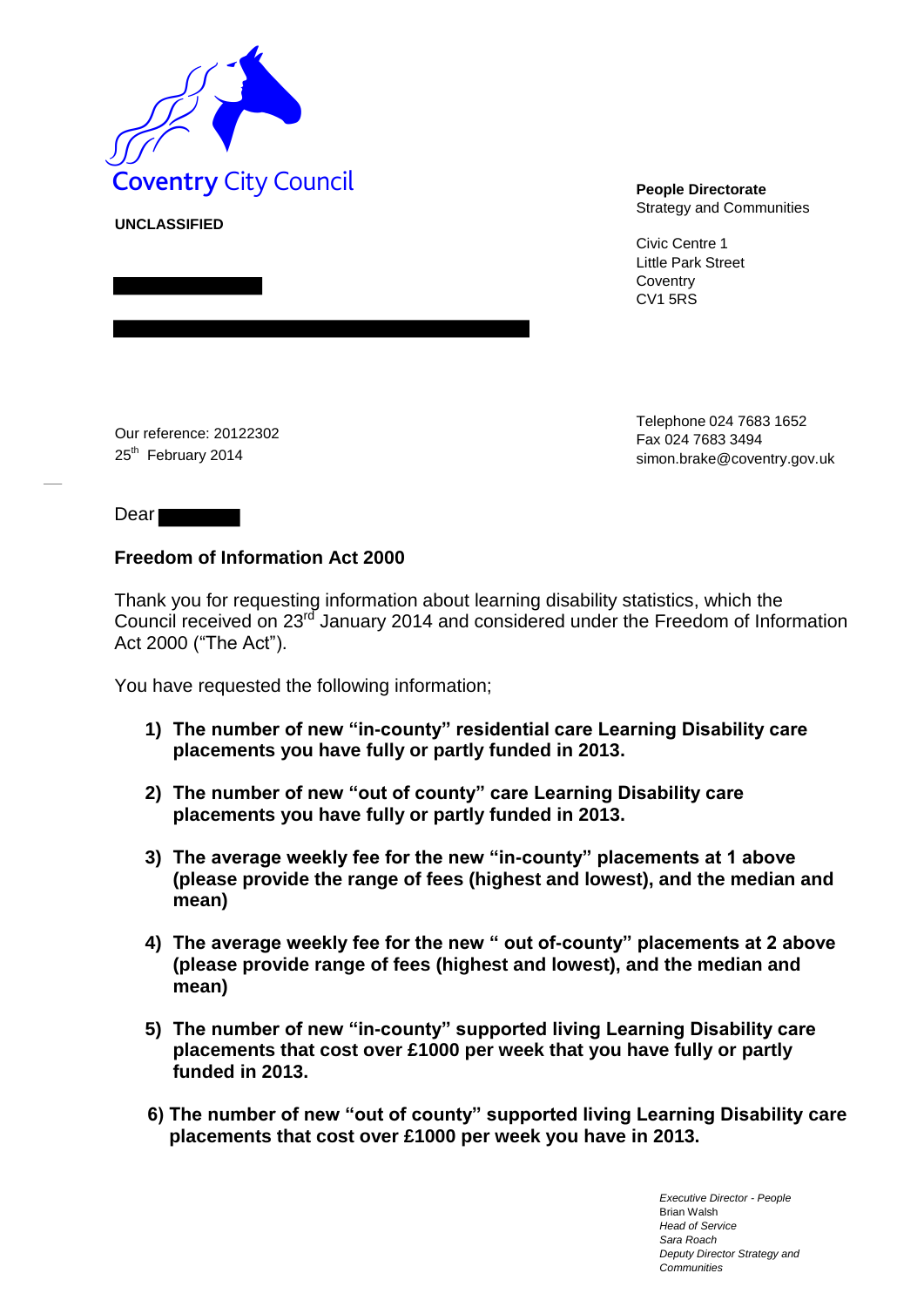- **7) The average weekly fee for the new "in-county" placements at 5 above (please provide the range of fees (highest and lowest), and the median and mean)**
- **8) The average weekly fee for the new "out of-county" placements at 6 above (please provide range of fees (highest and lowest), and the median and mean)**
- **9) A list of care providers you have used for new placements for learning disability residential care in 2013 and the number of placements they have received in 2013.**
- **10) A list of care providers you have used for new placements for learning disability supported living care in 2013 and the number of placements they have received in 2013.**

Please see attached spreadsheet in response to the above questions.

If you have any other issues relating to this request please do not hesitate to contact me.

You have a right to make representations about the outcome or handling of your request – in the first instance this must be made in writing within 40 working days of the date of this letter, to the Council's Information Governance Team at:

Council House, Room 21a Lower Ground Floor Earl Street, Coventry. CV1 5RR [infogov@coventry.gov.uk](mailto:infogov@coventry.gov.uk)

If you have done the above but are still dissatisfied, The Information Commissioner can be contacted at:

Information Commissioner's Office Wycliffe House Water Lane Wilmslow **Cheshire** SK9 5AF

Yours sincerely



```
Simon Brake 
Assistant Director, Communities and Health
```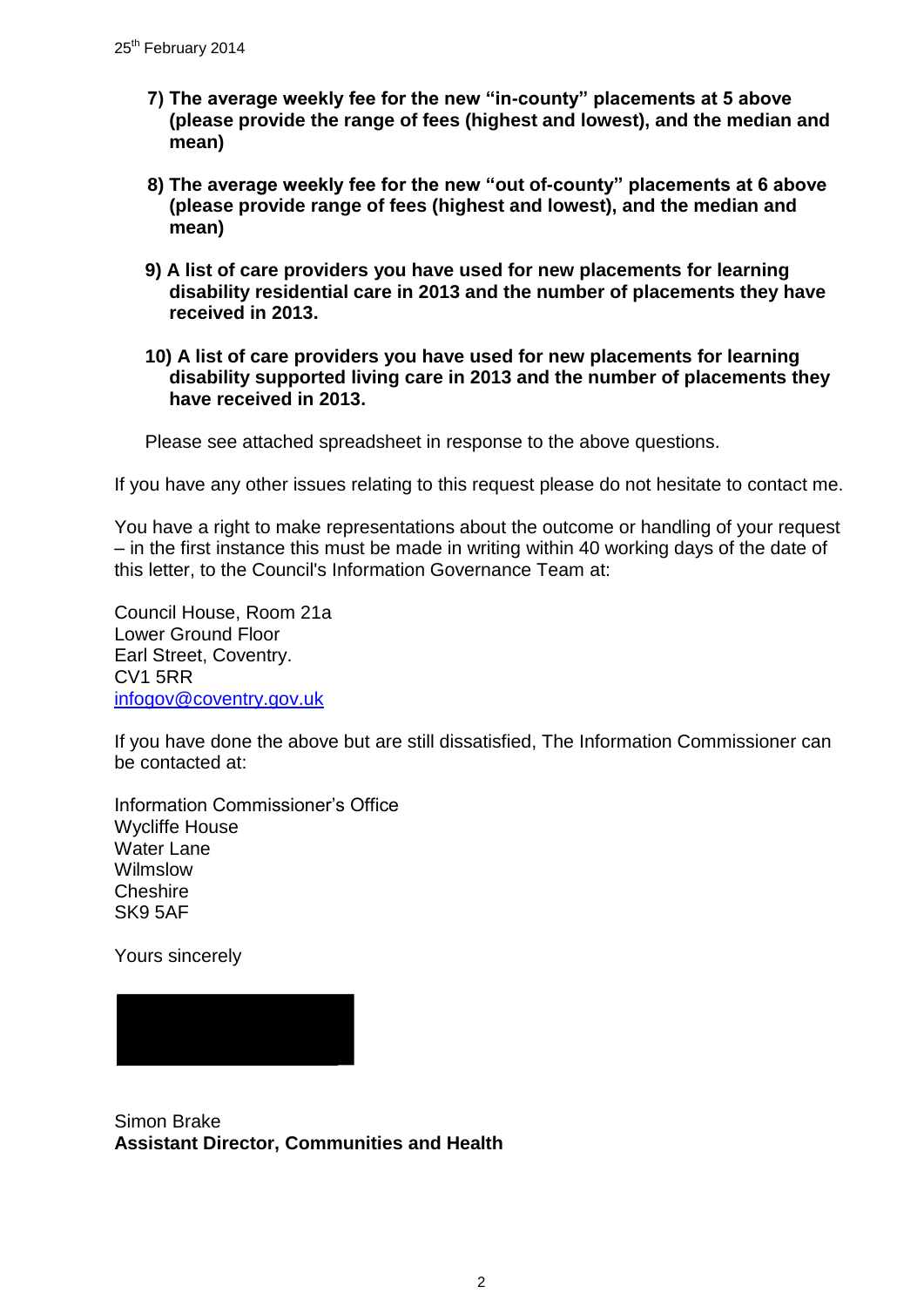## **1) The number of new "in-county" residential care Learning Disability care placements you have fully or partly funded in 2013**

163

## **2) The number of new "out of county" care Learning Disability care placements you have fully or partly funded in 2013.**

4

|                                      |    |       |  | 3) The average weekly fee for the new "in-county" placements at 1 above (please provide the range of fees (highest and lowest,  |
|--------------------------------------|----|-------|--|---------------------------------------------------------------------------------------------------------------------------------|
| and the median and mean)             |    |       |  |                                                                                                                                 |
| Average                              | £  | 361   |  |                                                                                                                                 |
| Highest                              | £  | 1,993 |  |                                                                                                                                 |
| Lowest                               | £  | 148   |  |                                                                                                                                 |
| Median                               | £  | 339   |  |                                                                                                                                 |
| Mean                                 | £  | 361   |  |                                                                                                                                 |
|                                      |    |       |  | 4) The average weekly fee for the new " out of-county" placements at 2 above (please provide range of fees (highest and lowest, |
| and the median and mean)             |    |       |  |                                                                                                                                 |
| Average                              | £  | 2,094 |  |                                                                                                                                 |
| Highest                              | £  | 2,420 |  |                                                                                                                                 |
| Lowest                               | £  | 1,956 |  |                                                                                                                                 |
| Median                               | £  | 2,001 |  |                                                                                                                                 |
| Mean                                 | £  | 2,094 |  |                                                                                                                                 |
|                                      |    |       |  | 5) The number of new "in-county" supported living Learning Disability care placements that cost over £1000 per week that you    |
| have fully or partly funded in 2013. |    |       |  |                                                                                                                                 |
|                                      | 13 |       |  |                                                                                                                                 |
|                                      |    |       |  | 6) The number of new "out of county" supported living Learning Disability care placements that cost over £1000 per week you     |
| have in 2013.                        |    |       |  |                                                                                                                                 |
|                                      | 1  |       |  |                                                                                                                                 |
|                                      |    |       |  |                                                                                                                                 |
|                                      |    |       |  | 7) The average weekly fee for the new "in-county" placements at 5 above (please provide the range of fees (highest and lowest,  |
| and the median and mean)             |    |       |  |                                                                                                                                 |
| Average                              | £  | 1,960 |  |                                                                                                                                 |

| .       |   | .     |
|---------|---|-------|
| Highest | £ | 3,522 |
| Lowest  |   | 1,354 |
| Median  |   | 1,687 |
| Mean    |   | 1,960 |
|         |   |       |